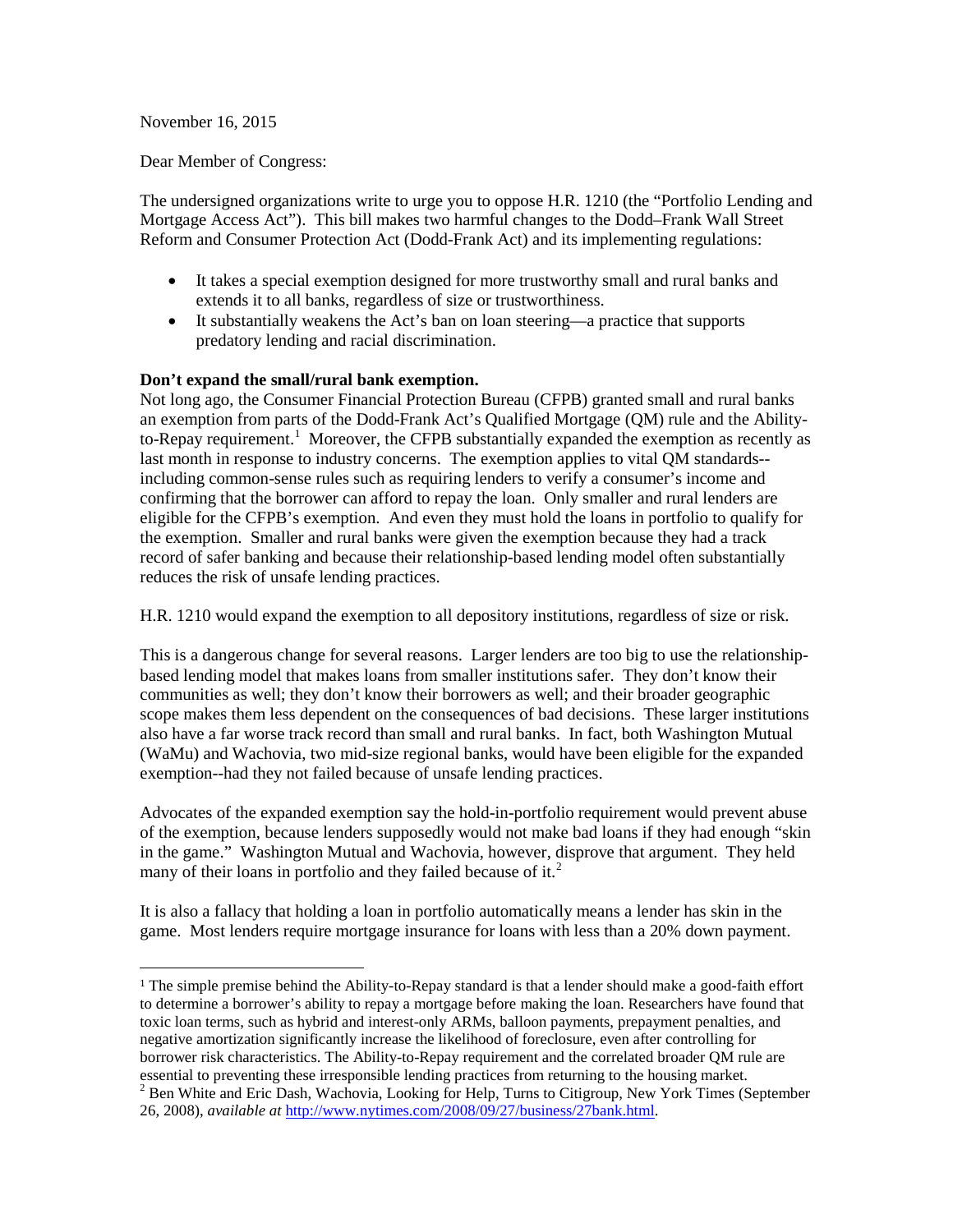And when borrowers have significant equity in their homes, the equity insulates the lender from risk. Current information shows that the average loan-to-value ratio for GSE loans is 75%, with many loans having much lower ratios.<sup>[3](#page-1-0)</sup> This allows lenders to make abusive and risky loans without themselves suffering losses, even if the costs to consumers and their communities are high.

The QM rule and Ability-to-Repay standard were adopted to prevent more lenders like WaMu and Wachovia from bringing down the economy. H.R. 1210 would let lenders like them and others ignore the rules of safe banking by making loans that are abusive and harmful to consumers, and pose a risk to the housing market as a whole.

## **Don't reopen the door to steering by loan originators.**

H.R. 1210 partially repeals the ban on loan steering. Steering is when a mortgage broker or other loan originator leads a borrower to a particular lender or loan product even though doing so hurts the consumer. Loan originators steer consumers into bad loans because they are paid or pressured to do so by the lender or their employer. Although many borrowers were subject to steering regardless of race, African-Americans and other borrowers of color were subjected to it at higher rates—even those with good credit. $4$ 

Steering hurts not just the borrower but can hurt everyone when the borrower is saddled with an unaffordable loan and defaults. Steering helped contribute to the Great Recession and, for that reason, was largely banned by the Dodd-Frank Act. H.R. 1210 would allow steering for loans held by depository lenders, regardless of how bad the loan was. The proposed safeguards are worthless.

H.R. 1210 would let the nation's biggest depository lenders bring back some of the worst practices of pre-crisis mortgage lending. For that reason, we urge you to oppose H.R. 1210.

Sincerely,

American Association for Justice Americans for Financial Reform Arkansas Community Organizations California Reinvestment Coalition Center for Responsible Lending Central Ohio Fair Housing Association Connecticut Fair Housing Center Consumer Action Consumer Federation of America Consumers Union Corporation for Enterprise Development Empire Justice Center Florida Alliance for Consumer Protection Florida Institute for Reform & Empowerment

<span id="page-1-0"></span><sup>3</sup> FANNIE MAE 2015 THIRD QUARTER CREDIT SUPPLEMENT 6, *available at* http://www.fanniemae.com/resources/file/ir/pdf/quarterly-annual-<br>results/2015/q32015\_credit\_summary.pdf.

<span id="page-1-1"></span><sup>&</sup>lt;sup>4</sup> DEBBIE GRUENSTEIN BOCIAN ET. AL., FORECLOSURES BY RACE AND ETHNICITY: THE DEMOGRAPHICS OF A CRISIS 16 (2010), *available at* [http://www.responsiblelending.org/mortgage-lending/research](http://www.responsiblelending.org/mortgage-lending/research-analysis/foreclosures-by-race-and-ethnicity.pdf)[analysis/foreclosures-by-race-and-ethnicity.pdf.](http://www.responsiblelending.org/mortgage-lending/research-analysis/foreclosures-by-race-and-ethnicity.pdf)